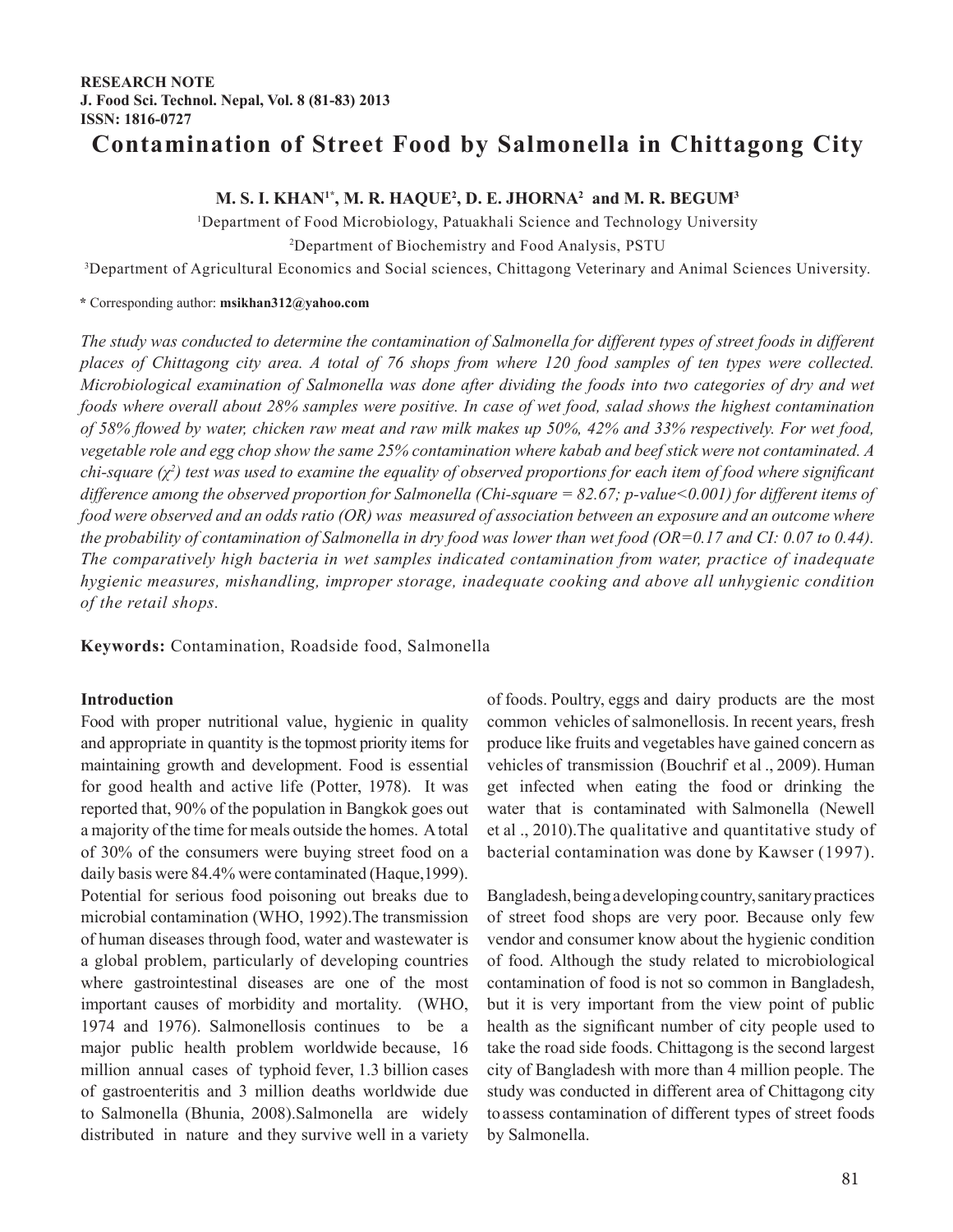## **Materials and Methods**

The study was conducted in different areas of Chittagong Metropolitan City from  $11<sup>th</sup>$  September 2012 to  $12<sup>th</sup>$ December 2012.Five types of food samples, 12 from each items, were collected from both dry and wet food.

## *Food sample preparation*

Homogenate food samples were prepared by taking 10 g of both superficial and inner layers of samples and were mashed in a motor and pestle which was sterilized by autoclaving and washing with alcohol before. These meshed samples were inserted aseptically into sterile cotton plugged conical flask containing 0.9% sterile sodium chloride solution by using sterile forceps. After that these were mixed thoroughly by shaking for 20 times. The solution was allowed to stand for 5-10 minutes.

## *Preparation of agar plate*

Duplicate plates were used for each sample. The petridishes were arranged and marked in a reasonable order for use. An aliquot was aseptically collected from the appropriate dilution and poured into the bottom of each petridish. After delivery the tip of the pipette was touched once to a dry spot in the dish. A separate sterile pipette was used to transfer an aliquot to each set of petridishes for each sample or sample dilution used.

## *Pouring Agar Plates*

Melted and cooled  $(45 \pm 1^{\circ}C)$  agar medium of not less than 12 mL (usually 12-15 mL) was added to each petridish containing an aliquot of the sample or its dilution. The inoculated medium was mixed carefully to prevent spilling. The medium was allowed to set, then inverted and incubated for 18-48 hours.

## *Culture of Salmonella*

Salmonella and Shigella agar (SS agar) were used for culture of Salmonella. For the desired volume, the chemical ingredients of each media were first weighed and distilled water was added. The media was dissolved in water bath at boiling temperature. pH of the media was adjusted to 7.4-7.6 and then autoclaved. Inoculated plates were incubated for 24 hours at 37°C to facilitate Salmonella growth and identified by cultural characteristics of round, smooth and

yellow colonies in positive cases within 18- 24 hours of inoculation as in Figure 1(a) and black color precipitation of Hydrogen sulphhide as in Figure1(b).



 $(a)$  (b)

**Figure1 a. Colony of Salmonella on SS agar b. Production of hydrogen sulphide (black precipitation) by Salmonella**

## *Data Analysis*

A chi-square test was applied to examine whether the observed proportion contaminated by Salmonella are equal or not for each item for dry and wet food respectively. An odds ratio was tested to examine the association between contamination of dry and wet food.

#### **Results and Discussion**

About 28% whole collected samples were found to be salmonella positive (Table 1).

| Table 1. Salmonella test of food samples |                  |          |          |                                         |
|------------------------------------------|------------------|----------|----------|-----------------------------------------|
| Name of the<br>foods                     | No. of<br>sample | $(+)$ ve | $(-)$ ve | $\overline{\%$ of<br>$(+)$ ve<br>sample |
| <b>Dry Food</b>                          |                  |          |          |                                         |
| Vegetable role                           | 12               | 3        | 9        | 25                                      |
| Kabab                                    | 12               | 0        | 12       | 0                                       |
| Beef stick                               | 12               | 0        | 12       | $\theta$                                |
| <b>Burger</b>                            | 12               | 1        | 11       | 8.33                                    |
| Egg chop                                 | 12               | 3        | 9        | 25                                      |
| <b>Wet Food</b>                          |                  |          |          |                                         |
| Salad                                    | 12               | 7        | 5        | 58.33                                   |
| Water                                    | 12               | 6        | 6        | 50                                      |
| Raw milk                                 | 12               | 4        | 8        | 33.33                                   |
| Chicken raw<br>meat                      | 12               | 5        | 7        | 41.67                                   |
| Shop<br>raw<br>beef                      | 12               | 4        | 8        | 33.33                                   |
| <b>Total</b>                             | 120              | 33       | 87       | 27.5                                    |